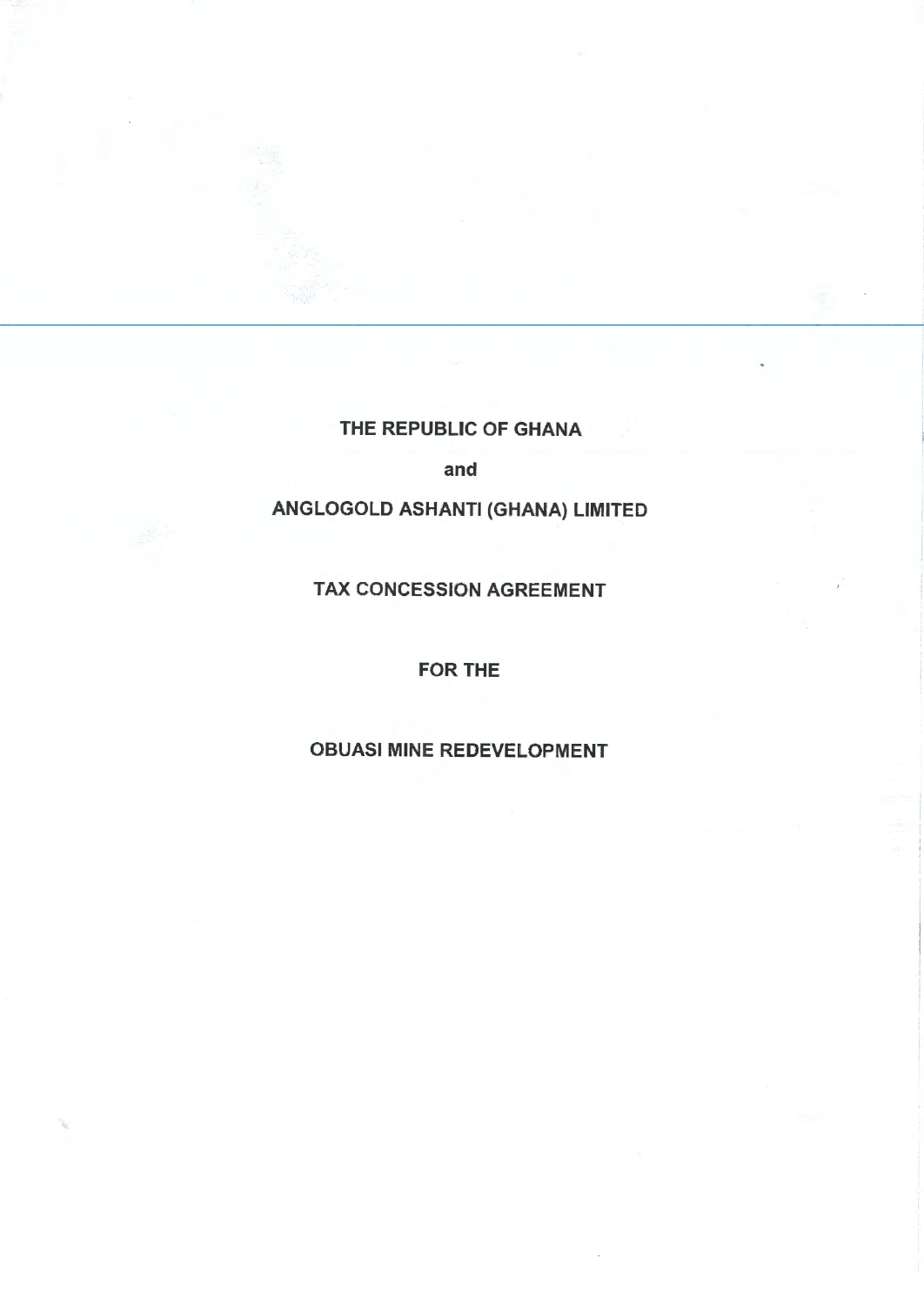# **Contents**

|  | <b>Clause</b>  |  | Page |  |
|--|----------------|--|------|--|
|  |                |  |      |  |
|  |                |  |      |  |
|  | $\overline{2}$ |  |      |  |
|  | 3              |  |      |  |
|  | $\Delta$       |  |      |  |
|  | 5              |  |      |  |
|  |                |  |      |  |

 $\mathcal{A}$ 

ï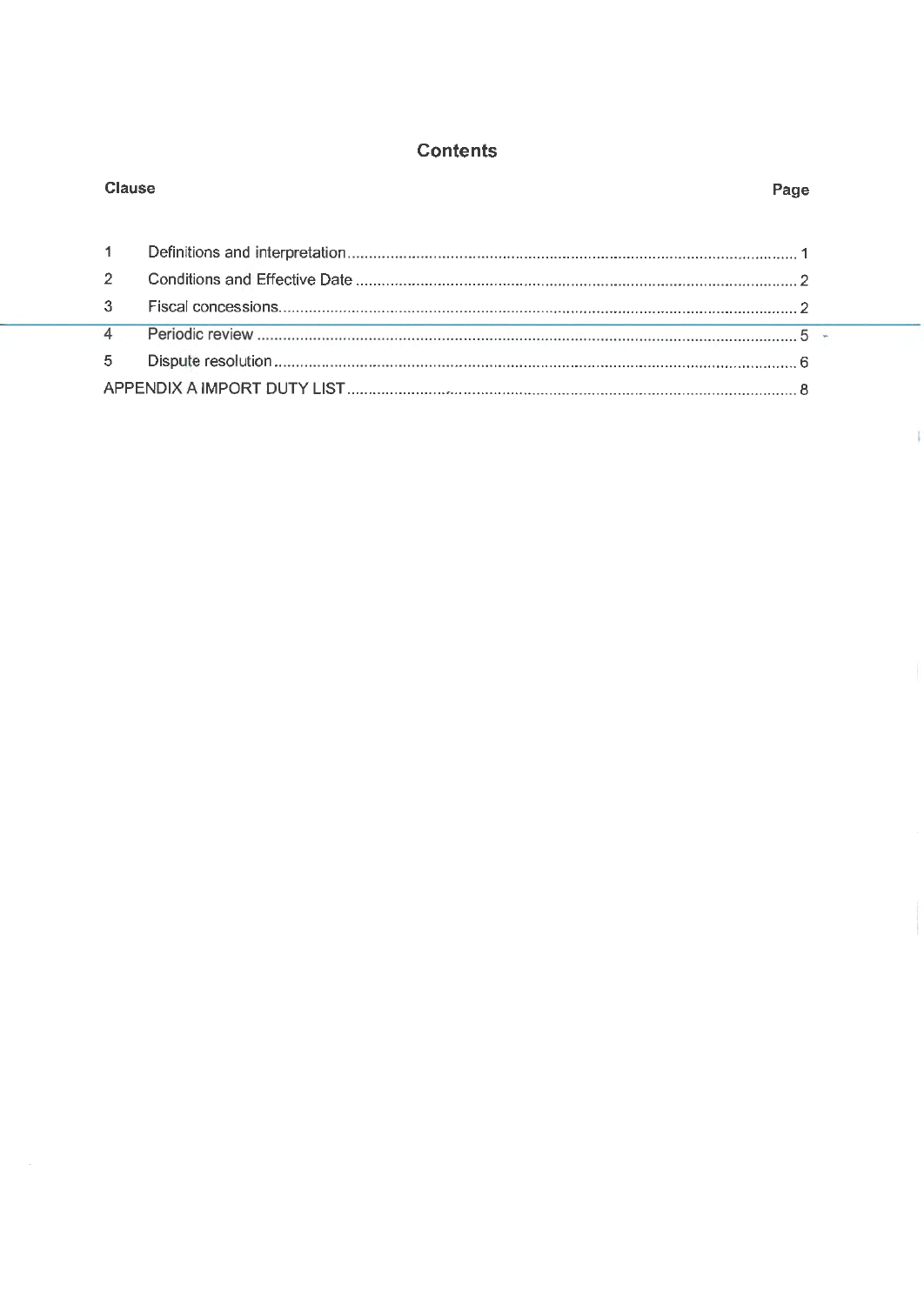**THIS AGREEMENT** is dated  $27/11$  ... ......, 2017 and made between:

- (1) **THE REPUBLIC OF GHANA,** represented by the Minister of Finance and the Minister of Lands and Natural Resources (hereinafter referred to as the **Government);** and
- (2) **ANGLOGOLD ASHANTI (GHANA) LIMITED,** a company with limited liability established under the laws of Ghana (hereinafter referred to as **AGAG).**

### **BACKGROUND**

- (A) On or about the date hereof the Government and AGAG have entered into a development agreement under the Minerals and Mining Act, 2006 **(Development Agreement)** in relation to the redevelopment of the Obuasi Mine **(Redevelopment).**
- (B) The Parties agree that AGAG intends to make significant investments to redevelop the Obuasi Mine and therefore the Government agrees to give AGAG these fiscal concessions to support the redevelopment of the Mine.

THE **PARTIES AGREE AS FOLLOWS:** 

### 1 **Definitions and interpretation**

1.1 Except as set out below, capitalised terms have the meaning given to them in the Development Agreement. The following terms wherever used in this Agreement shall have the respective meanings set forth below:

**Agreement** means this tax concession agreement

**Concession Period** means the period from the Effective Date to 31 December 2027

**Effective Date** means the date described in Section 2

**Import Duty List** has the meaning given in Section 3.1(c)(i)

**Income Tax Act** means the Income Tax Act, 2015 (Act 896), as amended

**Initial Period** means the period from the Effective Date to 31 December 2023

**Minister** means the Minister of Finance

**Minister for Mines** means the Minister responsible for Mines

**VAT Act** means the Value Added Tax Act, 2013 (Act 870), as amended.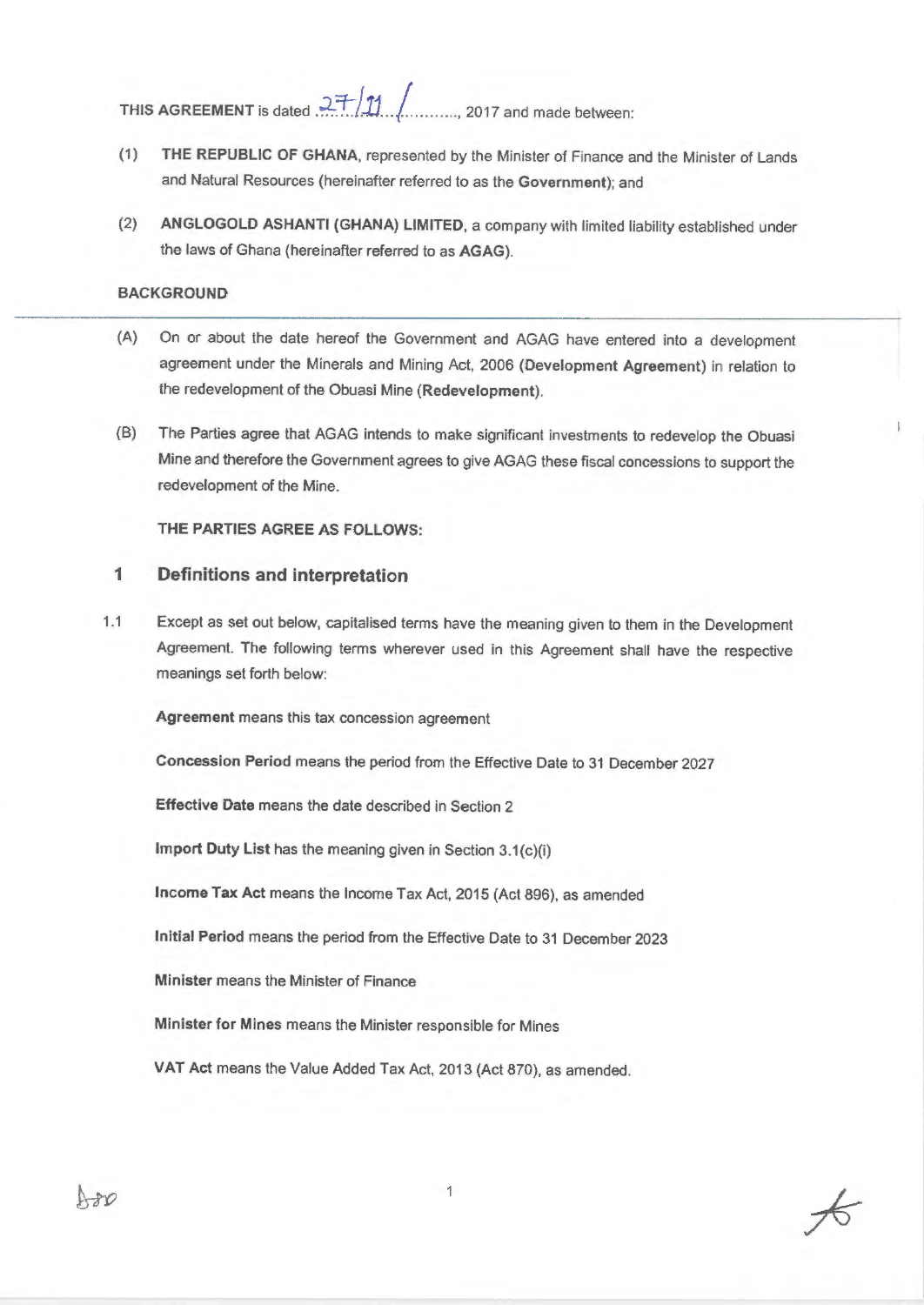- 1.2 Headings to the clauses and sections of this Agreement are inserted for convenience only and shall not affect its construction.
- 1.3 Unless otherwise stated:
	- (a) a reference to "hereof', "hereunder", "herein" or words of similar meaning, means this Agreement and its appendices;
	- (b) the words "and" "and/or" includes the conjunctive and disjunctive, as the context may require or permit;
	- (c) the word "include" (and any variation of that word) means including but not limited to.

## **2 Conditions and Effective Date**

This Agreement shall come into full force and effect on the date on which the resolution approving these concessions is passed by Parliament in accordance with Article 17 4(2) of the Constitution **(Effective Date).** 

### **3 Fiscal concessions**

- 3.1 Save as provided below, from the Effective Date, the tax laws in Ghana shall apply save as provided by the stability provisions in the Development Agreement. Pursuant to the powers of Parliament to waive or vary a tax imposed the following fiscal concessions shall be granted.
	- (a) Corporate Income Tax
		- (i) The rate of corporate income tax applicable to the taxable income of AGAG and derived from its Operations shall be thirty two and a half per cent (32.5%) or such lower rate as is set by Law.
		- (ii) Unutilised capital allowances carried forward by AGAG which relate to the period before the Effective Date which have not already been utilised for the purposes of calculating taxable income shall continue to be carried forward until 31 December 2020 as unutilised capital allowances carried forward and from 1 January 2021 any such unutilised capital allowances shall be treated in accordance with applicable law as at the date of this Agreement.
		- (iii) During the Concession Period, existing tax losses and new tax losses as well as a special concession to carry forward capital allowances to be converted into tax losses as at end 2020, will apply to AGAG, whoever is the owner of AGAG and whether or not AGAG was to enter into a joint venture in respect of the Obuasi Mine.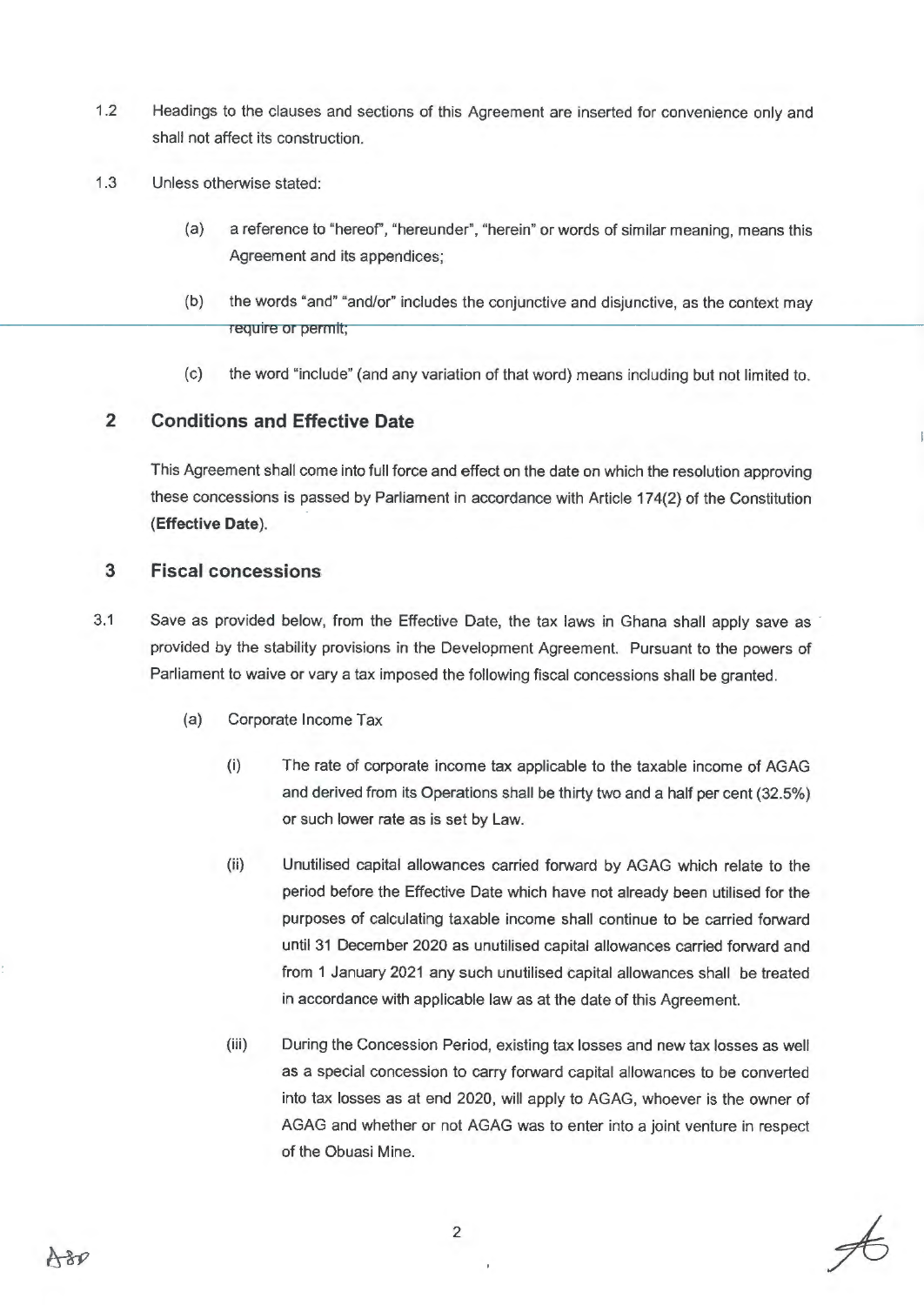### (b) Withholding Tax (WHT)

During the Concession Period any interest chargeable on intra-group loans will be subject to WHT at the time payment is due at 8% or such lower rate as is set by Law.

#### (c) Import Duties

- (i) AGAG shall, from and including the Effective Date until the end of the Initial Period be exempt from import duties on the import of those items listed in Appendix A (the **Import Duty List)** and imported tor the purposes of, and used exclusively in, Operations of the Obuasi Mine.
- (ii) Where, as a result of changes in Operations, AGAG needs to import an item for use in operations which is not contained in the Import Duty List, AGAG shall make a representation to the Minister for Mines as to why it wishes to import such item for the purposes of its operations and why it should be exempt from customs import duties. In that event the Minister for Mines may forward the request to the Minister, for consideration and, if approved, shall grant such exemption.
- (iii) Where AGAG intends to import any items that are to be re-exported beyond the period prescribed by law, AGAG may apply to the Minister for an extension based on conditions to be agreed to by the Minister.

#### (d) Treatment of Disposal of Mineral Rights

For purposes of section 83(2) of the Income Tax Act, where there is change in the underlying ownership of AGAG any consideration deemed received will only apply to the portion attributable to AGAG. In addition during the Concession Period section 83(2) of the Income Tax Act will apply to AGAG where there is a change in underlying ownership save for the following transactions:

- (A) an issue of shares by a publicly listed company which holds a direct or indirect interest in AGAG in connection with a raising of finance, an acquisition or a reorganisation or an issue of shares by a company in connection with a new listing;
- (B) transfers of shares in any publicly listed company which holds a direct or indirect interest in AGAG other than a transfer of shares which results in a third party holding more than thirty five per cent (35%) of the shares in the listed company; and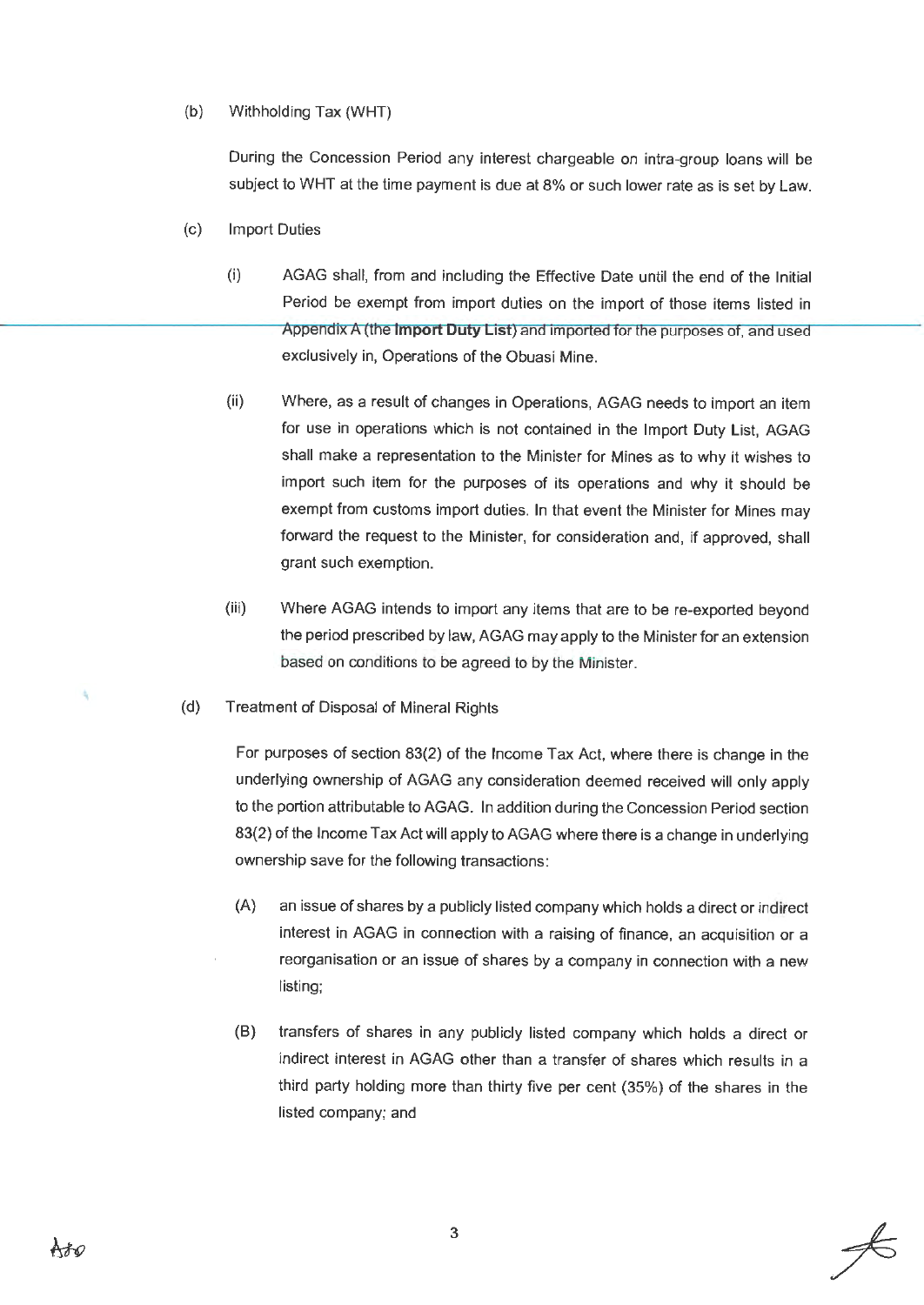- (C) a reorganisation of a company which holds a direct or indirect interest in AGAG where following the reorganisation the shareholders are substantially similar to those shareholders of the ultimate parent entity immediately prior to the transaction.
- (e) Change in ownership

In the event of a transaction to which section 62(1) applies, in ascertaining the chargeable income of AGAG in terms of the Income Tax Act an amount resulting from a deemed realisation under section 62(1) of the Income Tax Act shall not include a deemed realisation of a mineral right where section 83(2) of the Income Tax Act has already been applied to that transaction.

During the Concession Period section 62(1) of the Income Tax Act will apply to AGAG where there is a change in underlying ownership save for the following transactions:

- (A) a joint venture in relation to Obuasi;
- (B) an issue of shares by a publicly listed company which holds a direct or indirect interest in AGAG in connection with a raising of finance, an acquisition or a reorganisation or an issue of shares by a company in connection with a new listing;
- (C) transfers of shares in any publicly listed company which holds a direct or indirect interest in AGAG other than a transfer of shares which results in a third party holding more than fifty per cent (50%) of the shares in the listed company; and
- (D) a reorganisation of a company which holds a direct or indirect interest in AGAG where following the reorganisation the shareholders are substantially similar to those shareholders of the ultimate parent entity immediately prior to the transaction.
- (f) Royalty
	- (i) For the Concession Period, AGAG shall pay to the Government in Dollars a royalty at the royalty rate determined by applying the percentage rates set out in the right hand column of the table below, being rates set by reference to the level of gold price (as set out in the left hand column of the table below) applicable to the relevant portion of the Minerals sold at the relevant price, for each calendar month: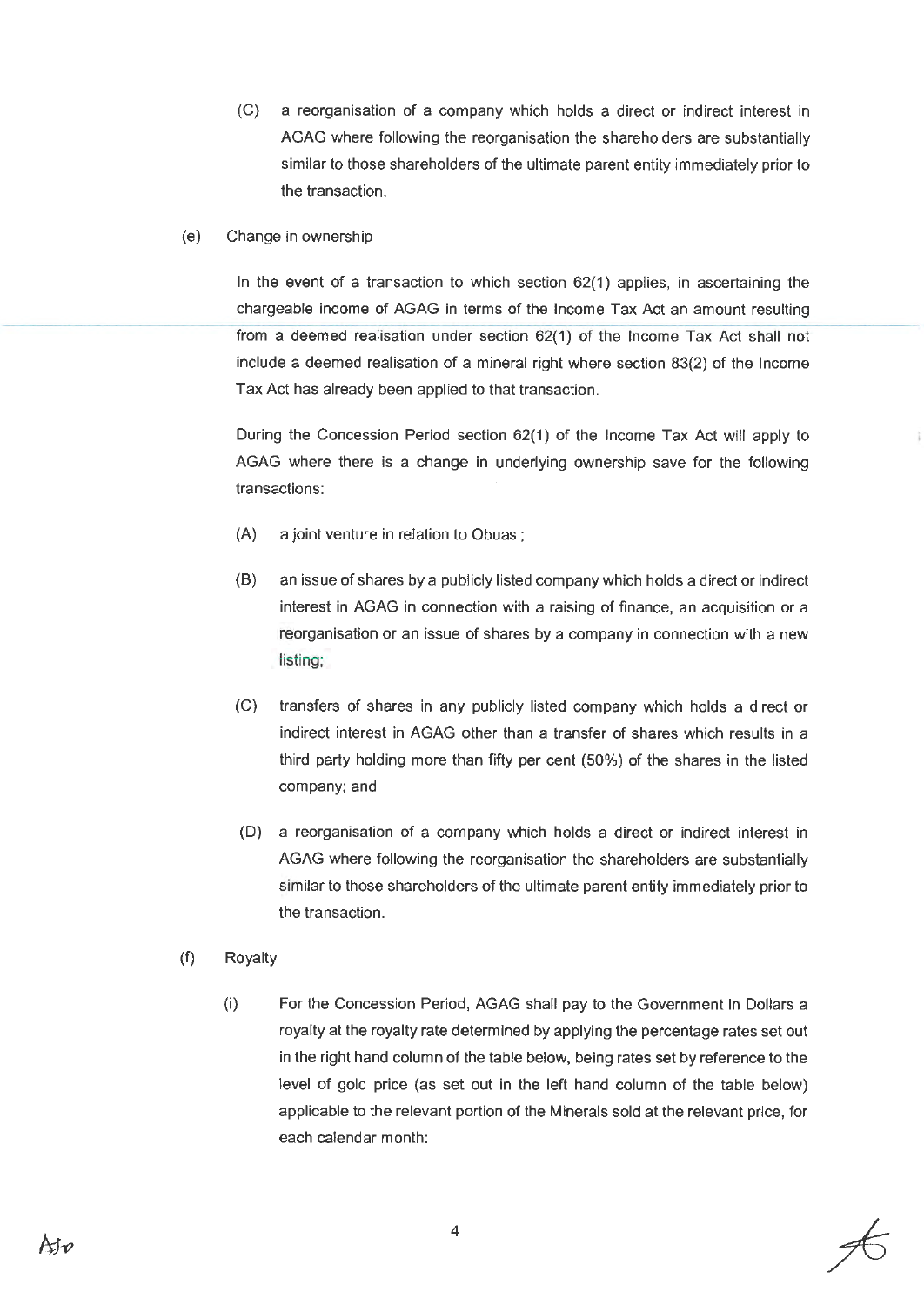| Gold<br>price per ounce<br><b>as</b><br>determined by the London<br><b>Bullion Market Association</b> | Percentage rate |
|-------------------------------------------------------------------------------------------------------|-----------------|
| Up to US\$1,300                                                                                       | 3%              |
| US\$1,300 to US\$1,449.99                                                                             | 3.5%            |
| US\$1,450 to US\$1749.99                                                                              | 4%              |
| US\$1,750 to US\$1,999.99                                                                             | 4.5%            |
| US\$2,000 and above                                                                                   | 5%              |

- $(ii)$  For the purposes of Section 3.1(f)(i), the price for determining the applicable royalty rate on the sliding scale shall be the average of the quoted gold price on the daily London Bullion Market Association {LBMA) Gold price for each calendar month with respect to the sales of gold during such month. Should the LBMA Gold price cease to exist, then the Parties shall choose an alternative market index.
- (g) Value-Added Tax
	- (i) From and including the Effective Date until and including 31 December 2023, AGAG shall be exempt from the payment of Value-Added Tax **(VAT)** on the import of goods listed in the Import Duty List and purchased for the purposes of operations of the Obuasi Mine.
	- (ii) Prior to production during the Initial Period, AGAG shall be entitled to a refund of VAT credit in terms of section 50( 1) of the VAT Act notwithstanding that AGAG may not have made any exports and following the commencement of exports AGAG shall continue for the remainder of the Concession Period to be entitled to the refund of VAT credit so long as AGAG is in compliance with the threshold for repatriation of proceeds as set out in the Development Agreement.

## **4 Periodic review**

Each Party may at any time request a consultation with the other Party with respect to any matter affecting the rights and obligations of the Parties relating to these concessions. The Parties shall meet to review the matter raised as soon after such request as shall be reasonably convenient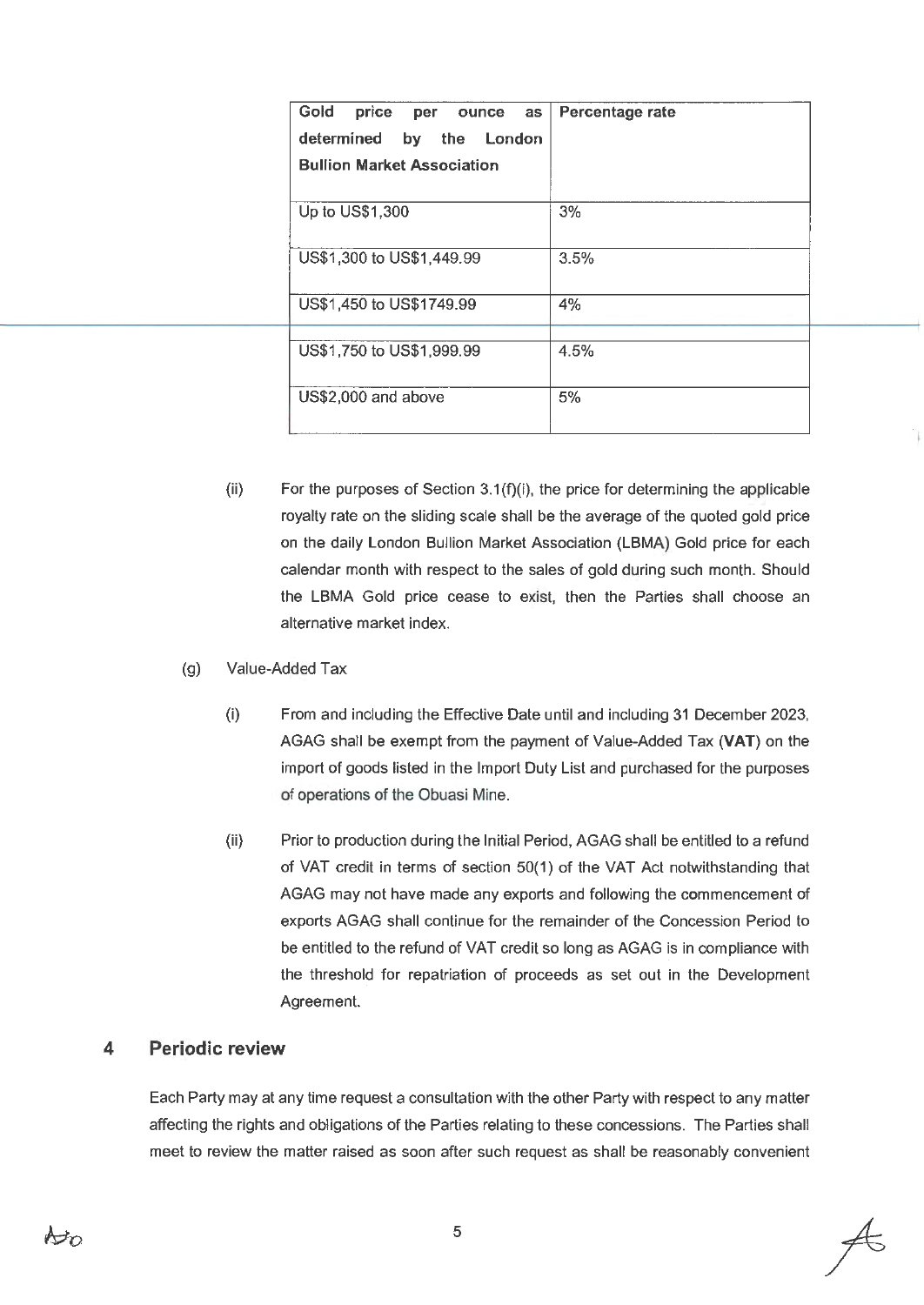for them both. Subsequent to the consultation, the Parties shall take the action, if any, that is mutually agreed to address the matter.

## **5 Dispute resolution**

- 5.1 In the event of any controversy or claim arising out of or related to this agreement, or a breach thereof, the parties here to agree first to try and settle the dispute by mediation under the mediation rules in the Alternate Dispute Resolution Act of Ghana 2010 (Act 798).
- 5.2 If settlement is not reached within sixty (60) days after service of written demand for mediation, any unresolved controversy or claim arising out of or related to this agreement shall be settled by arbitration under the UNCITRAL Rules of Arbitration.
- 5.3 The following shall also apply:
	- (a) The number of arbitrators shall be three (3); one (1) arbitrator to be appointed by each party, and a third, presiding, arbitrator appointed by the two party-appointed arbitrators.
	- (b) The seat, or legal place of arbitration shall be Accra, Ghana.
	- (c) The language to be used in the arbitral proceedings shall be English.
	- (d) The governing law shall be the laws of Ghana.
	- (e) The venue of the arbitration shall be Accra.
- 5.4 To the extent permitted by Law, each of the Parties hereby irrevocably and unconditionally consents generally in respect of the enforcement and/or execution of any judgment or arbitral award rendered in accordance with the dispute resolution procedures set out in this Agreement except Protected Assets in the case of the Government. Notwithstanding the foregoing, the parties agree that the Government does not hereby waive immunity from execution or attachment in respect of (i) property used by its diplomatic or consular missions wherever located, (ii) property of a military character and under control of a military authority or defence agency of the Government wherever located, (iii) assets protected under the Petroleum Revenue Management Act, 2011 (Act 815) of the Republic of Ghana, (iv) property located in the Republic of Ghana and dedicated to public or governmental use (as distinct from property dedicated to commercial use) and (v) non-commercial cargo belonging to the Republic of Ghana (the **"Protected Assets").**